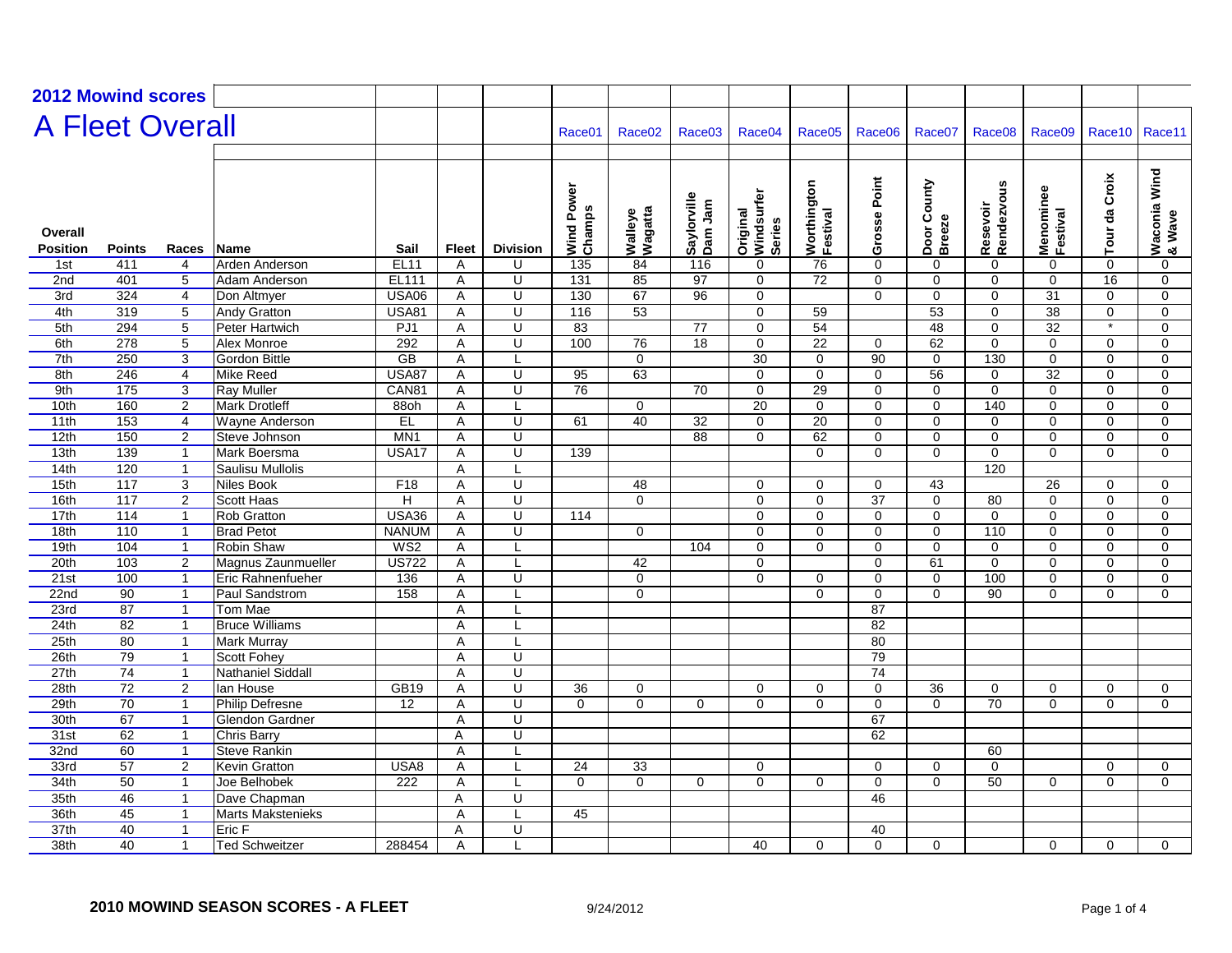| <b>2012 Mowind scores</b> |                 |   |                           |                   |   |   |                    |                    |          |          |          |          |             |             |                             |          |   |
|---------------------------|-----------------|---|---------------------------|-------------------|---|---|--------------------|--------------------|----------|----------|----------|----------|-------------|-------------|-----------------------------|----------|---|
| <b>A Fleet Overall</b>    |                 |   |                           |                   |   |   | Race <sub>01</sub> | Race <sub>02</sub> | Race03   | Race04   | Race05   | Race06   | Race07      |             | Race08 Race09 Race10 Race11 |          |   |
|                           |                 |   |                           |                   |   |   |                    |                    |          |          |          |          |             |             |                             |          |   |
| 39th                      | 40              |   | <b>Mike Elhert</b>        |                   | A |   |                    |                    |          |          |          |          |             | 40          |                             |          |   |
| 40th                      | 39              |   | Mic Igoe                  | USA77             |   | U | 39                 | $\mathbf 0$        |          | 0        | $\Omega$ | 0        | $\mathbf 0$ | $\mathbf 0$ | 0                           | 0        | 0 |
| 41st                      | 39              |   | <b>Gatis Makstenkieks</b> | <b>Aaksteniek</b> | A |   |                    | 39                 |          |          |          |          |             |             |                             |          |   |
| 42nd                      | 36              |   | <b>Tim Cleary</b>         | <b>WI71</b>       | A |   | 36                 |                    |          | $\Omega$ | $\Omega$ | $\Omega$ | $\Omega$    | $\Omega$    | 0                           | 0        | 0 |
| 43rd                      | 30              |   | <b>Gary Lovrine</b>       | 2                 | A | U | $\Omega$           | $\Omega$           | 0        | $\Omega$ | $\Omega$ | $\Omega$ | 30          | $\Omega$    |                             | $\Omega$ | 0 |
| 44th                      | 30              | 2 | Joel Sminchak             |                   |   |   |                    |                    |          |          | 10       |          |             | 30          |                             |          |   |
| 45th                      | $\overline{28}$ |   | <b>Robert Richardson</b>  |                   |   | U |                    |                    | 28       |          |          |          |             |             |                             |          |   |
| 46th                      | 28              |   | Dan Katlein               |                   | A | U |                    |                    |          |          |          | 28       |             |             |                             |          |   |
| 47th                      | $\overline{20}$ |   | Denise Rdznoveiz          |                   | A | W |                    |                    |          |          |          |          |             | 20          |                             |          |   |
| 48th                      | $\overline{20}$ |   | Michael Fox               |                   |   | U |                    |                    |          |          |          |          | 20          |             |                             |          |   |
| 49th                      | $\overline{20}$ |   | <b>Frank Murray</b>       |                   | A |   |                    |                    |          |          |          | 20       |             |             |                             |          |   |
| 50th                      | 19              |   | James Donahue             |                   | A | U |                    |                    |          |          |          | 19       |             |             |                             |          |   |
| 51st                      | 13              |   | Roman Kaplan              | 11                | A |   |                    | 0                  |          | $\Omega$ | 0        | $\Omega$ | 13          | 0           |                             | 0        | 0 |
| 52nd                      | $\overline{12}$ |   | <b>Matt Volenec</b>       | 6                 |   | U | $\Omega$           | $\Omega$           | 12       | $\Omega$ | $\Omega$ | $\Omega$ | $\mathbf 0$ | $\Omega$    | $\Omega$                    | $\Omega$ | 0 |
| 53rd                      | 12              |   | Jeff Adamski              |                   |   | U |                    |                    |          | 0        |          | $\Omega$ | $\mathbf 0$ | $\mathbf 0$ |                             | 12       | 0 |
| 54th                      | 12              |   | <b>BOB ELKUS</b>          |                   | Α | U |                    |                    |          |          |          | 12       |             |             |                             |          |   |
| 55th                      | 10              |   | <b>Jack Wiley</b>         | F <sub>1</sub>    | A |   | 0                  | 0                  | 0        | 0        |          | 0        | 10          | $\mathbf 0$ | 0                           | 0        | 0 |
| 56th                      | 10              |   | Joe Centa                 |                   | A |   |                    |                    |          |          |          |          |             | 10          |                             |          |   |
| 57th                      | 8               |   | <b>Arnie Cleveland</b>    | 59                |   |   | $\Omega$           | $\Omega$           | $\Omega$ | $\Omega$ | 0        | $\Omega$ | $\Omega$    | $\mathbf 0$ | $\Omega$                    | 8        | 0 |
| 58th                      | 4               |   | Jeff Koebert              |                   | A | U |                    |                    |          | 0        |          | 0        | 0           | 0           | 4                           | $\Omega$ | 0 |
| 59th                      |                 |   | Randy Johnson             |                   | A | U |                    |                    |          |          |          |          |             |             |                             |          |   |
| 60th                      |                 |   | Gary Kosch                | GK                | A |   | $\Omega$           | $\Omega$           | 0        |          | $\Omega$ | $\Omega$ | $\Omega$    | $\Omega$    | 0                           | 0        | 0 |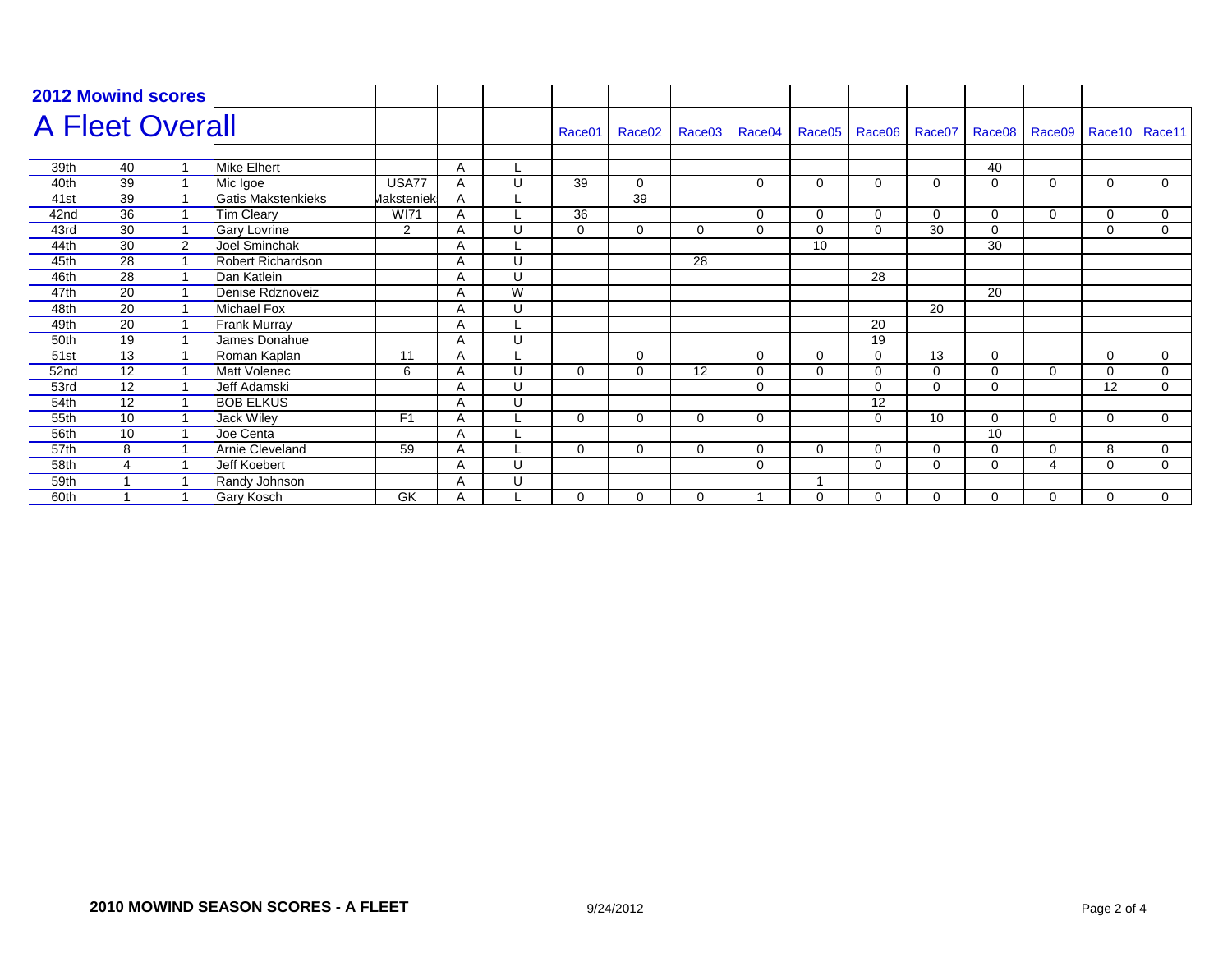|                                    | <b>2012 Mowind scores</b>       |                       |                              |                                 |                         |                |                         |                      |                    |                        |                                  |                         |                    |                                |                        |                       |                  |                         |
|------------------------------------|---------------------------------|-----------------------|------------------------------|---------------------------------|-------------------------|----------------|-------------------------|----------------------|--------------------|------------------------|----------------------------------|-------------------------|--------------------|--------------------------------|------------------------|-----------------------|------------------|-------------------------|
|                                    |                                 |                       |                              |                                 |                         |                |                         |                      |                    |                        |                                  |                         |                    |                                |                        |                       |                  |                         |
|                                    |                                 |                       |                              | <b>A Fleet Division Scores</b>  |                         |                |                         | Race01               | Race <sub>02</sub> | Race <sub>03</sub>     | Race04                           | Race05                  | Race <sub>06</sub> | Race <sub>07</sub>             | Race <sub>08</sub>     | Race09                | Race10           | Race11                  |
|                                    |                                 |                       |                              |                                 |                         |                |                         |                      |                    |                        |                                  |                         |                    |                                |                        |                       |                  |                         |
| <b>Division</b><br><b>Position</b> | <b>Fleet</b><br><b>Position</b> | <b>Points</b>         | Races                        | lName                           | Sail                    | Fleet          | <b>Division</b>         | Wind Power<br>Champs | Walleye<br>Wagatta | Saylorville<br>Dam Jam | Original<br>Windsurfer<br>Series | Worthington<br>Festival | Grosse Point       | Door County<br>Breeze          | Resevoir<br>Rendezvous | Menominee<br>Festival | Croix<br>Tour da | Waconia Wind<br> & Wave |
| <b>WOMENS DIVISION</b>             |                                 |                       |                              |                                 |                         |                |                         |                      |                    |                        |                                  |                         |                    |                                |                        |                       |                  |                         |
| 1st                                | 47th                            | 20                    | $\mathbf 1$                  | Denise Rdznoveiz                |                         | A              | W                       |                      |                    |                        |                                  |                         |                    |                                | 20                     |                       |                  |                         |
|                                    |                                 |                       |                              |                                 |                         |                |                         |                      |                    |                        |                                  |                         |                    |                                |                        |                       |                  |                         |
| <b>UNLIMITED DIVISION</b>          |                                 |                       |                              |                                 |                         |                |                         |                      |                    |                        |                                  |                         |                    |                                |                        |                       |                  |                         |
| 1st                                | 1st                             | 411                   | 4                            | Arden Anderson                  | <b>EL11</b>             | A              | U                       | 135                  | 84                 | 116                    | $\mathbf 0$                      | 76                      | 0                  | 0                              | $\mathbf 0$            | $\mathbf 0$           | 0                | $\mathbf 0$             |
| 2nd                                | 2nd                             | 401                   | 5                            | Adam Anderson                   | <b>EL111</b>            | Α              | Ū                       | 131                  | 85                 | 97                     | 0                                | $\overline{72}$         | 0                  | $\mathbf 0$                    | $\mathbf 0$            | $\mathbf 0$           | 16               | $\mathbf 0$             |
| 3rd                                | 3rd                             | 324                   | $\overline{4}$               | Don Altmyer                     | <b>USA06</b>            | Α              | U                       | 130                  | 67                 | 96                     | $\mathbf 0$                      |                         | $\mathbf 0$        | $\mathbf 0$                    | $\mathbf 0$            | 31                    | $\mathbf 0$      | $\mathbf 0$             |
| 4th                                | 4th                             | 319                   | 5                            | <b>Andy Gratton</b>             | <b>USA81</b>            | A              | $\overline{\mathsf{U}}$ | 116                  | 53                 |                        | $\mathbf 0$                      | 59                      |                    | 53                             | $\Omega$               | $\overline{38}$       | $\mathbf 0$      | $\Omega$                |
| 5th                                | 5th                             | 294                   | 5                            | Peter Hartwich                  | PJ1                     | Α              | U                       | 83                   |                    | 77                     | $\mathbf 0$                      | 54                      |                    | 48                             | $\mathbf 0$            | 32                    | $\star$          | $\Omega$                |
| 6th                                | 6th                             | $\overline{278}$      | 5                            | Alex Monroe                     | 292                     | $\overline{A}$ | U                       | 100                  | 76                 | 18                     | $\mathbf 0$                      | 22                      | $\mathbf 0$        | 62                             | $\mathbf 0$            | $\mathbf 0$           | $\mathbf 0$      | $\mathbf 0$             |
| 7th                                | 8th                             | 246                   | $\overline{4}$               | Mike Reed                       | <b>USA87</b>            | Α              | Ū                       | 95                   | 63                 |                        | $\overline{0}$                   | $\overline{0}$          | $\mathbf 0$        | 56                             | $\mathbf 0$            | $\overline{32}$       | $\mathbf 0$      | $\mathbf 0$             |
| 8th                                | 9th                             | 175                   | 3                            | <b>Ray Muller</b>               | CAN81                   | Α              | U                       | 76                   |                    | 70                     | $\pmb{0}$                        | 29                      | $\mathbf 0$        | $\mathbf 0$                    | 0                      | $\mathbf 0$           | 0                | $\mathbf 0$             |
| 9th                                | 11th                            | 153                   | $\overline{4}$               | Wayne Anderson                  | EL                      | Α              | U                       | 61                   | 40                 | 32                     | $\mathbf 0$                      | 20                      | $\mathbf 0$        | 0                              | $\mathbf 0$            | $\mathbf 0$           | 0                | $\mathbf 0$             |
| 10th                               | 12th                            | 150                   | $\overline{c}$               | Steve Johnson                   | MN <sub>1</sub>         | Α              | $\overline{U}$          |                      |                    | 88                     | 0                                | 62                      | 0                  | $\Omega$                       | $\Omega$               | $\mathbf 0$           | $\Omega$         | $\Omega$                |
| 11th                               | 13 <sub>th</sub>                | 139                   | $\overline{1}$               | Mark Boersma                    | USA17                   | A              | $\overline{\mathsf{U}}$ | 139                  |                    |                        |                                  | $\Omega$                | $\Omega$           | $\Omega$                       | $\Omega$               | $\Omega$              | $\Omega$         | $\Omega$                |
| 12th                               | 15th                            | 117                   | 3                            | Niles Book                      | F <sub>18</sub>         | Α              | Ū                       |                      | 48                 |                        | $\mathbf 0$                      | $\mathbf{0}$            | $\mathbf 0$        | $\overline{43}$                |                        | $\overline{26}$       | $\mathbf 0$      | $\mathbf 0$             |
| 13th                               | 16th                            | $\overline{117}$      | $\overline{2}$               | <b>Scott Haas</b>               | H                       | A              | $\overline{U}$          |                      | $\mathbf 0$        |                        | $\mathsf 0$                      | $\mathbf 0$             | 37                 | $\mathbf 0$                    | 80                     | $\mathbf 0$           | $\mathbf 0$      | $\mathbf 0$             |
| 14th                               | 17th                            | 114                   | $\overline{1}$               | <b>Rob Gratton</b>              | <b>USA36</b>            | Α              | U                       | 114                  |                    |                        | $\mathbf 0$                      | $\mathbf{0}$            | $\mathbf 0$        | $\mathbf 0$                    | $\mathbf 0$            | $\mathbf 0$           | $\mathbf 0$      | $\mathbf{0}$            |
| 15th                               | 18th                            | 110                   | $\overline{1}$               | <b>Brad Petot</b>               | <b>NANUM</b>            | Α              | U                       |                      | $\mathbf 0$        |                        | $\mathbf 0$                      | 0                       | $\mathbf 0$        | $\mathbf 0$                    | 110                    | $\mathbf 0$           | 0                | $\mathbf 0$             |
| 16th                               | 21st                            | 100                   | $\mathbf{1}$                 | Eric Rahnenfueher               | 136                     | A              | $\overline{\mathsf{U}}$ |                      | $\mathbf 0$        |                        | $\mathbf 0$                      | 0                       | 0                  | $\mathbf 0$                    | 100                    | $\mathbf 0$           | $\mathbf 0$      | $\mathbf 0$             |
| 17th                               | 26th                            | 79                    | $\mathbf{1}$                 | <b>Scott Fohey</b>              |                         | Α              | U                       |                      |                    |                        |                                  |                         | 79                 |                                |                        |                       |                  |                         |
| 18th                               | 27th                            | 74                    | $\mathbf{1}$                 | Nathaniel Siddall               |                         | Α              | U                       |                      |                    |                        |                                  |                         | 74                 |                                |                        |                       |                  |                         |
| 19 <sub>th</sub>                   | 28th                            | $\overline{72}$       | 2                            | lan House                       | GB19                    | A              | $\overline{U}$          | 36                   | $\mathbf 0$        |                        | $\mathbf 0$                      | $\mathbf 0$             | $\Omega$           | 36                             | $\mathbf 0$            | $\mathbf 0$           | $\mathbf 0$      | $\mathbf 0$             |
| 20th                               | 29th                            | 70                    | $\mathbf{1}$                 | <b>Philip Defresne</b>          | 12                      | Α              | U                       | $\Omega$             | $\Omega$           | $\Omega$               | $\Omega$                         | $\Omega$                | $\mathbf 0$        | $\Omega$                       | 70                     | $\Omega$              | $\Omega$         | $\Omega$                |
| 21st                               | 30th                            | 67                    | $\overline{1}$               | Glendon Gardner                 |                         | Α              | U                       |                      |                    |                        |                                  |                         | 67                 |                                |                        |                       |                  |                         |
| 22 <sub>nd</sub>                   | 31st                            | 62                    | $\overline{1}$               | Chris Barry                     |                         | Α              | Ū                       |                      |                    |                        |                                  |                         | 62                 |                                |                        |                       |                  |                         |
| 23rd                               | 35th                            | 46                    | $\mathbf{1}$<br>$\mathbf{1}$ | Dave Chapman                    |                         | A              | U<br>U                  |                      |                    |                        |                                  |                         | 46<br>40           |                                |                        |                       |                  |                         |
| 24th<br>25th                       | 37th<br>40th                    | 40<br>$\overline{39}$ | $\mathbf{1}$                 | Eric F                          |                         | A              | U                       | 39                   |                    |                        |                                  |                         |                    |                                |                        |                       |                  |                         |
| 26th                               | 43rd                            | $\overline{30}$       | $\overline{1}$               | Mic Igoe<br><b>Gary Lovrine</b> | USA77<br>$\overline{2}$ | A<br>A         | $\overline{U}$          | $\Omega$             | 0<br>$\Omega$      | 0                      | $\mathbf 0$<br>$\overline{0}$    | 0<br>$\Omega$           | 0<br>$\Omega$      | $\mathbf 0$<br>$\overline{30}$ | 0<br>$\mathbf 0$       | 0                     | 0<br>$\Omega$    | $\mathbf 0$<br>$\Omega$ |
| 27th                               | 45th                            | 28                    | $\overline{1}$               | Robert Richardson               |                         |                | U                       |                      |                    | $\overline{28}$        |                                  |                         |                    |                                |                        |                       |                  |                         |
| 28th                               | 46th                            | 28                    | $\overline{1}$               | Dan Katlein                     |                         | Α<br>Α         | $\overline{\mathsf{U}}$ |                      |                    |                        |                                  |                         | 28                 |                                |                        |                       |                  |                         |
| 29th                               | 48th                            | 20                    | $\overline{1}$               | Michael Fox                     |                         | A              | $\overline{U}$          |                      |                    |                        |                                  |                         |                    | 20                             |                        |                       |                  |                         |
| 30th                               | 50th                            | 19                    | $\mathbf{1}$                 | James Donahue                   |                         | A              | U                       |                      |                    |                        |                                  |                         | 19                 |                                |                        |                       |                  |                         |
| 31st                               | 52nd                            | $\overline{12}$       | $\mathbf{1}$                 | <b>Matt Volenec</b>             | 6                       | Α              | $\overline{U}$          | $\Omega$             | $\mathbf 0$        | 12                     | $\mathbf 0$                      | $\mathbf 0$             | $\mathbf 0$        | $\mathbf 0$                    | $\mathbf 0$            | $\mathbf 0$           | $\mathbf 0$      | $\mathbf 0$             |
| 32 <sub>nd</sub>                   | 53rd                            | $\overline{12}$       | $\mathbf{1}$                 | <b>Jeff Adamski</b>             |                         | Α              | Ū                       |                      |                    |                        | $\mathbf 0$                      |                         | 0                  | $\mathbf 0$                    | $\mathbf 0$            |                       | $\overline{12}$  | $\mathbf 0$             |
| 33rd                               | 54th                            | $\overline{12}$       | $\overline{1}$               | <b>BOB ELKUS</b>                |                         | Α              | U                       |                      |                    |                        |                                  |                         | 12                 |                                |                        |                       |                  |                         |
| 34th                               | 58th                            | 4                     | $\overline{1}$               | Jeff Koebert                    |                         | Α              | U                       |                      |                    |                        | $\mathbf 0$                      |                         | $\mathbf 0$        | $\mathbf 0$                    | $\mathbf 0$            | $\overline{4}$        | $\mathbf 0$      | $\mathbf 0$             |
| 35th                               | 59th                            | $\overline{1}$        | $\overline{1}$               | Randy Johnson                   |                         | A              | $\overline{\mathsf{U}}$ |                      |                    |                        |                                  | 1                       |                    |                                |                        |                       |                  |                         |
|                                    |                                 |                       |                              |                                 |                         |                |                         |                      |                    |                        |                                  |                         |                    |                                |                        |                       |                  |                         |
|                                    |                                 |                       |                              |                                 |                         |                |                         |                      |                    |                        |                                  |                         |                    |                                |                        |                       |                  |                         |